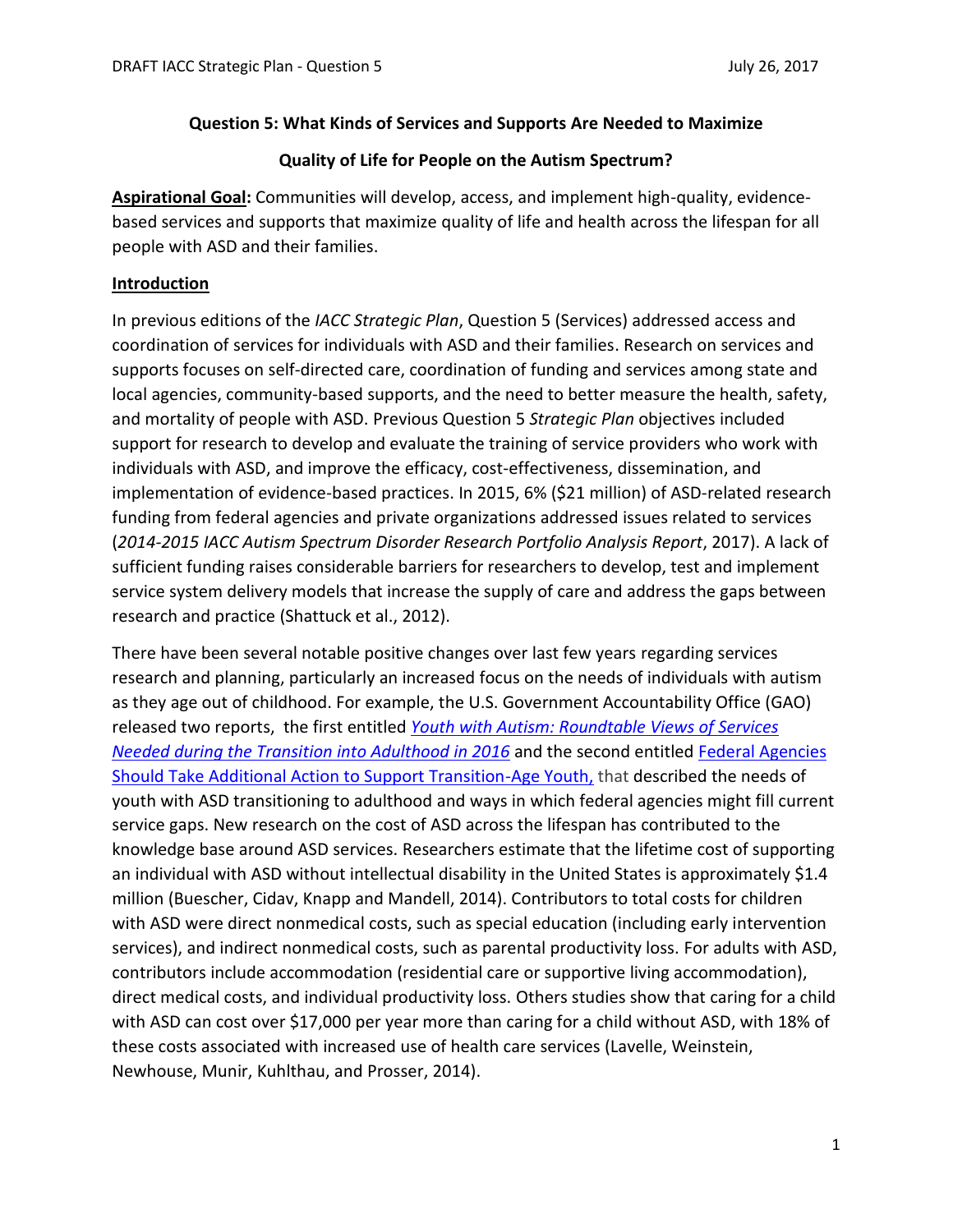While these studies highlighted some of the areas in which the needs of individuals with ASD are not being met, they have not defined solutions. Adequate, cost-effective services are still lacking, as are strategies to decrease financial stress for families.

In this chapter, we describe gains and opportunities in specific service-related areas. For all the recent successes in ASD services research, gaps in services remain for children and adults with autism and their families.

#### **Section II: Progress in the Field**

#### **Education System**

Most school-aged children with autism receive the majority of their ASD-related services through the public education system (Boyd et al., 2014). The number of children receiving these services, as well as the cost of their education, is increasing. A growing body of research suggests a nationwide problem of ineffective educational programming and the need for stronger educational workforce development, support, training and supervision. With relatively little research on specific guidance to addressing challenges within the education system, it is necessary for educators working with students on the autism spectrum to address the complex and growing set of challenges.

While Federal and state legislation has placed a greater focus on accountability and performance standards, there is little agreement or standardization of how performance should be measured. The *No Child Left Behind Act* and the *Individuals with Disabilities Education Improvement Act* (IDEA) both state that students with ASD must have access to high-quality, research-based interventions that help keep them in the least restrictive instructional environment that can meet their learning needs. National programs such as the [SWIFT \(School-](http://www.swiftschools.org/)[Wide Integrated Framework for Transformation\) Center](http://www.swiftschools.org/) have documented change strategies and instructional approaches that can be used to meet these legal requirements. Federallyfunded programs such as the [National Professional Development Center on ASD](http://autismpdc.fpg.unc.edu/) have demonstrated improved outcomes when students are the recipients of evidence-based practices, and they have begun to develop practices to assist with scale-up of these interventions. Unfortunately, implementation of evidence-based practices remains the exception rather than the rule; implementation of innovative interventions is challenging due to limited fit with classroom needs and lack of professional support. New research in implementation science highlights the need for a systems approach that includes involving leadership in and across schools to develop a strong culture and climate for quality implementation.

Our definition of autism and our understanding of how autism co-occurs with other mental health challenges has expanded. Eighty percent of students with ASD have co-occurring physical or mental health challenges (Levy, 2010), requiring new education strategies and coordination across multiple service systems. Recent research has focused attention on co-occurring anxiety and depression, as well as suicide risk (Cassidy et al, 2014; Cassidy & Rodgers, 2017; Pelton &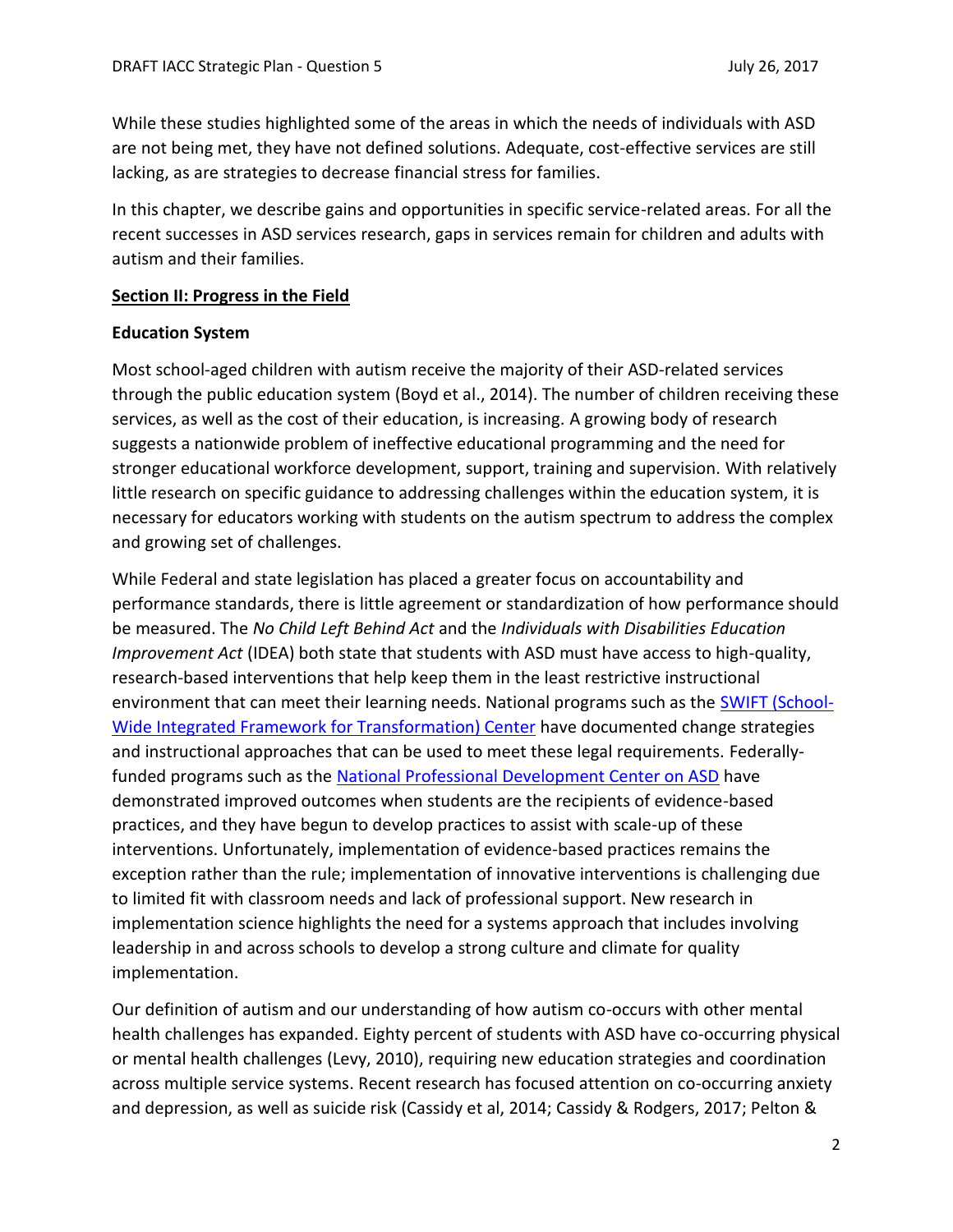Cassidy, 2017; Kraper et al 2017; Croen et al 2015; Mattila et al., 2010; Muris et al., 2008; (Leyfer et al., 2006; Gotham, Brunwasser, Lord, 2015[b]). Models for recognizing and addressing these challenges in schools have not yet been developed or disseminated.

Many schools have not fulfilled the promise of educating children with autism in the least restrictive and most integrated environment suited to their needs. While several models of inclusion have demonstrated efficacy (Nahmias, Kase, and Mandell, 2014), the type and quality of inclusion programming to which children with ASD have access is highly reflective of local policies, resources, and expertise rather than reflective of evidence-based practices grounded in research. There is also a need for quality interventions to help keep children with ASD in an instructional environment that maximizes their potential; because of the range of learning styles of children with ASD, students often need options such as distance learning and smaller group instruction.

Currently, the public education system is not adequately preparing all children with autism for adulthood. Although there have been improvements in recent years, approximately half of students with ASD leave secondary school without employment or plans for further education (Shattuck et al, 2012). While much of school programming is focused on those who will attend college, this is not an option for many students with ASD, who will leave school without the skills needed to enter the work force. During the transition to adulthood it is important to teach youth with autism the social and vocational skills necessary to have successful outcomes after leaving the education system.

# **Health Care System**

There has been considerable progress in some areas of ASD services-related research within the healthcare system. One important funding stream for reimbursement of services provided to individuals with ASD is the Medicaid program. Jointly operated between the states and the federal government, Medicaid provides healthcare coverage for individuals below certain income thresholds and encompasses a wide array of benefits, such as case management, physical, occupational and speech therapies, and rehabilitative services that are often used by individuals with ASD. The **Early and Periodic Screening, Diagnostic and Treatment (EPSDT)**, the child health portion of Medicaid, mandates the provision of medically necessary services found at section 1905(a) of the Social Security Act to Medicaid beneficiaries under the age of 21. EPSDT ensures that children and adolescents receive appropriate mental health, developmental, and specialty health services. In 2014, the Centers for Medicare and Medicaid Services (CMS) issued guidance affirming the applicability of EPSDT standards to the treatment of ASD. Outside of Medicaid, there are large disparities in insurance coverage and reimbursement rates based on differences in state health coverage mandates. The effects of the discrepancies in billing rates and reimbursement prevent implementation of evidencebased practices and interventions for individuals with ASD and their families.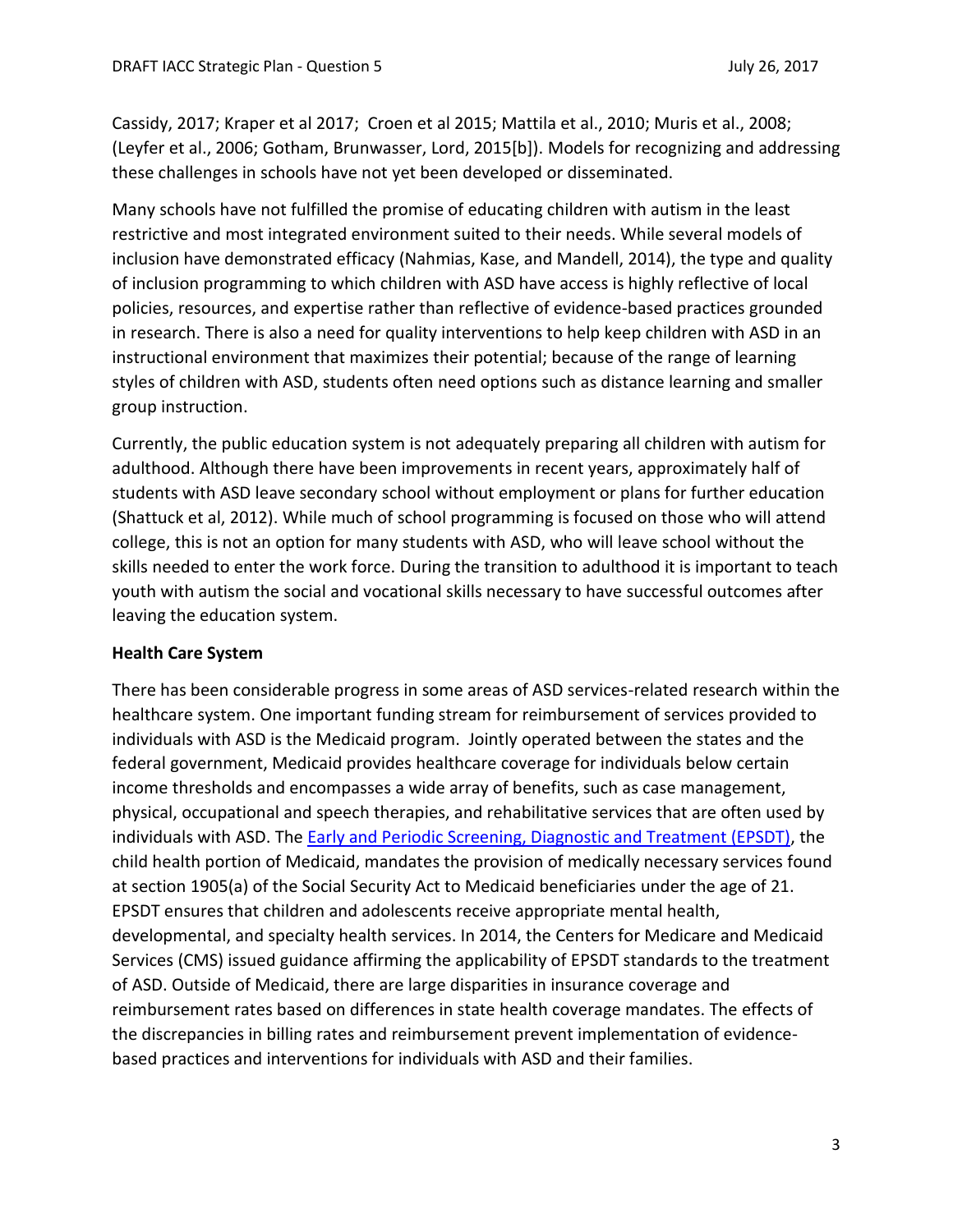There is a continued need for ASD insurance reform. Families of children with ASD who have a [medical home](https://www.pcpcc.org/about/medical-home) – a partnership with their primary care doctor to provide personalized treatment plans - report fewer unmet needs and more shared decision making with healthcare providers (Golnik et al., 2012). The Affordable Care Act (ACA) of 2010, Section 2703, created an optional Medicaid State Plan benefit for states to establish Health Homes to coordinate care for people with Medicaid who have chronic conditions. While ASD is not a chronic condition listed in the statute, it is subject to state application, then review and approval. State ASD insurance mandates increase ASD diagnosis and treatment rates by 13%, after controlling for other variables (Mandell et al). This effect increases the longer the insurance mandates are in place. However, the number of children receiving ASD services is still less than would be expected given current prevalence estimates, though this does not control for public versus private service utilization.

Mounting research shows that [Medicaid Home and Community Based Services \(HCBS\) waivers](https://www.medicaid.gov/medicaid/hcbs/authorities/1915-c/index.html) can significantly meet the service needs of people with ASD and decrease their unmet health care needs, especially among those who would not otherwise qualify for Medicaid (Leslie et al., 2017). Those with ASD who access services through waivers are also less likely to use inpatient and long-term services care (Cidav, Marcus, and Mandell, 2014). Since 2010, the Centers for Medicare & Medicaid Services (CMS) has undertaken several activities that have provided new information about ASD services available in the community. Among these is a report published in 2014, *Autism [Spectrum](https://www.medicaid.gov/medicaid/ltss/downloads/asd-state-of-the-states-report.pdf) Disorders (ASD): State of the States of Services and Supports for [People](https://www.medicaid.gov/medicaid/ltss/downloads/asd-state-of-the-states-report.pdf) with ASD*, which assesses existing state programs and supports for families living with ASD in all 50 states and the District of Columbia (CMS, 2014).. This CMS study provides a comprehensive view of services that received support from various federal sources and were made available through state programs across the country.

#### **Appropriate Services to Address Health and Safety Concerns**

Recent studies have shown that people on the autism spectrum are at increased risk of many health challenges and premature mortality (Croen, 2015; Bilder et al, 2013). Research is needed to both understand what causes poor health and safety outcomes and to develop strategies to improve outcomes. Among the most pressing health concerns for children and adults diagnosed with ASD is ensuring adequate support to address co-occurring conditions, which may include mental disorders, sleep problems, gastrointestinal disturbances, or other issues (Zablotsky, Pringle, Colpe, Kogan, Rice, and Blumberg, 2015). Unfortunately, there is a lack of understanding and awareness among service providers regarding the challenges these conditions pose to individuals with ASD and their families (Battaglia, Detrick, and Fernandez, 2016). This often leads to a lack of appropriate services and multifaceted interventions. Parents of children with ASD and co-occurring psychiatric conditions are more likely than other parents of children with ASD to report that their child's needs are not being met (Zablotsky, Pringle, Colpe, Kogan, Rice, and Blumberg, 2015). A broad assessment of mental health, learning and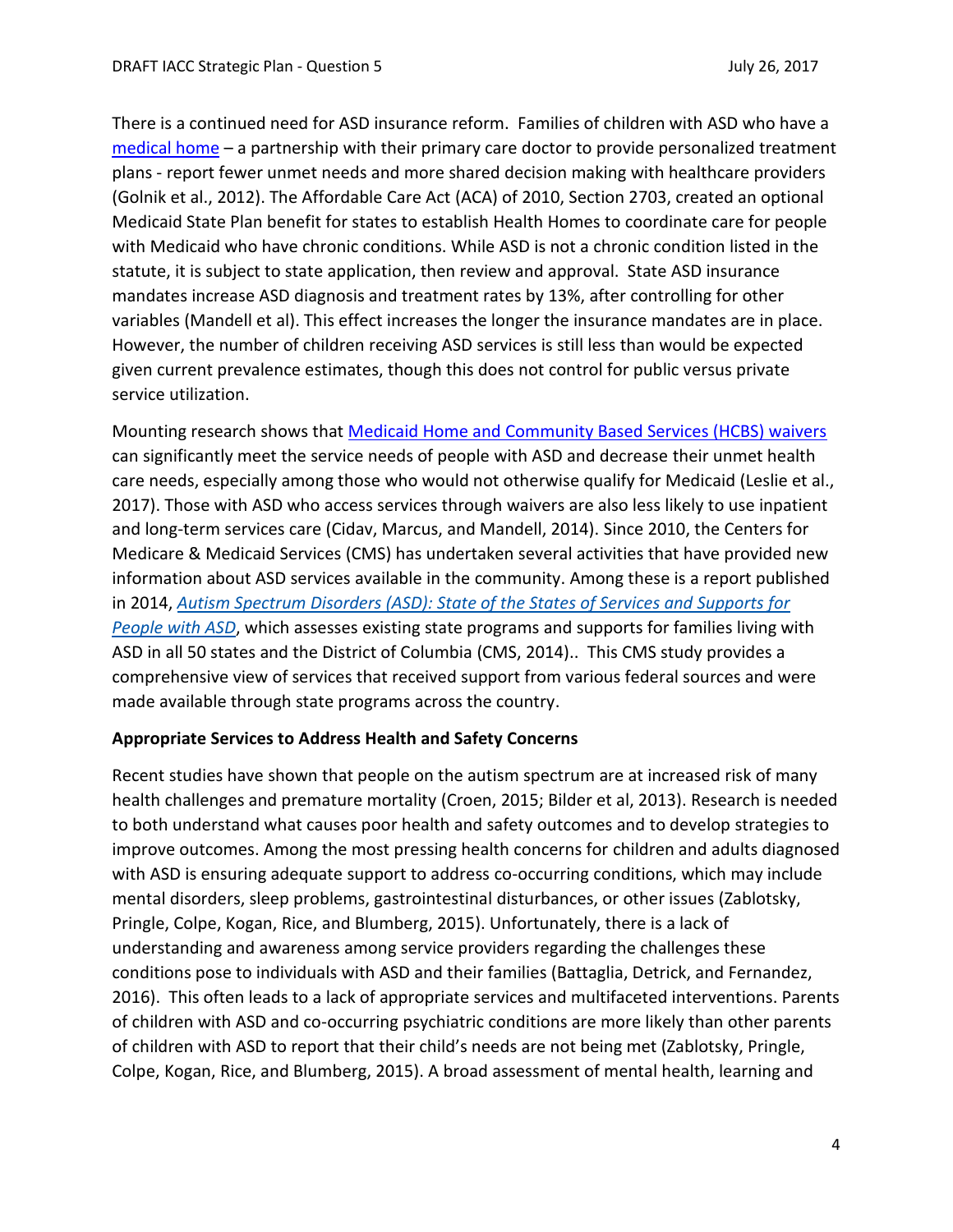cognition problems associated with ASD is crucial to determine appropriate service and treatments for people with ASD throughout the lifespan (Posserud et al., 2016).

There is mounting evidence that these co-occurring conditions contribute to premature death among individuals with ASD. A Swedish study showed that the average death for an adult with autism is 54 years, and that loss of life years is mostly attributable to suicide, seizures and metabolic disease, among other conditions (Hirvikoski, Mittendorfer-Rutz, and Boman, 2016). To address these significant health disparities, it is necessary to increase implementation of services and evidence-based approaches in addition to research to improve services for cooccurring conditions.

Wandering behavior presents additional safety risks for some individuals with ASD. Recently, the National Autism Association (NAA) released a report stating a third of reported ASD wandering/elopement cases in the United States were either fatal or required some level of medical attention; while encounters with water, traffic, and other threats accounted for an additional 38% of cases (NAA, 2017). Among emergency care visits, adolescents with ASD accessed emergency department services four times as often as adolescents without ASD (Liu et al, 2017). There are also disparities in emergency department visits among children with ASD living in rural areas compared to urban places (Zhang et al, 2017). Ensuring broad access to services through more innovative strategies is necessary to close the gaps in health and safety for children and people with ASD. One strategy that has seen success is ECHO Autism, a University of Missouri telehealth program aimed at reducing wait times and improving primary care for children with autism living in remote areas (Sohl, Mazurek, Brown, 2017). The program has seen success in Missouri and plans to replicate and expand the model to isolated areas throughout the country and world.

The health care system needs to emphasize increasing access in underserved populations and increasing cultural competency among service providers. The literature suggests disparities in utilization and access to healthcare, and educational services for those with ASD from minority populations and families from lower socioeconomic status (SES) (Liptak et al, 2008; Oswald and Haworth, 2016; Frieden et al. 2014; Mandell et al. 2009; Zamora et al. 2015). Ethnic minority children with ASD tend to receive diagnoses almost one year later than White children and often received fewer specialty services (Magaña et al. 2013). Despite initiatives to increase the quality of healthcare provider interactions with families of children with ASD and developmental disabilities, the health service systems did not meet the needs of minority populations (Magaña et al. 2015). Disparities in access and utilization may be due to the lack of cultural competency of providers, perceived low quality of care, or the lack of the family centered care among other factors (Oswald and Haworth, 2016). While research has been funded to assess variations in and access to services in relation to health disparities, the research needs to be taken a step further to study how to address what we have learned. We need to better understand what portfolio of services will result in the best outcomes for diverse populations.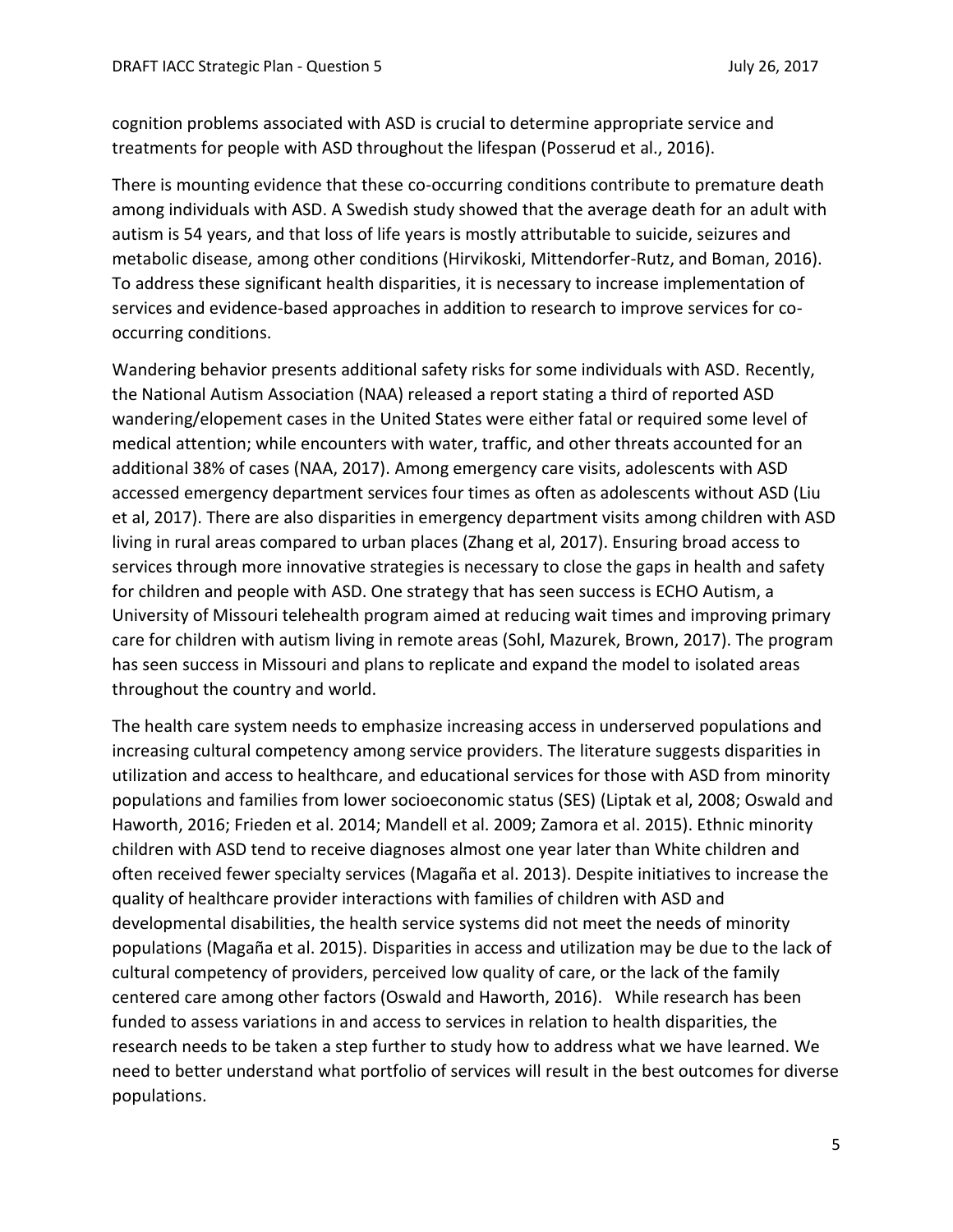Overall, it is important to continue to support research to test quality services and supports as well as evidence-based interventions that can eventually be implemented in a community setting and be accessible through medical coverage. A systematic, evidence-based collaborative approach can facilitate the scaling up of evidence based practices in community settings. (Baker, Sanghvi, Hajeebhoy, Martin, and Lapping, 2013). Factors identified to aid in scaling up evidence based interventions in community settings are organizational support and readiness, program and implementer characteristics, and sustainability planning (Cooper, Bumbarger, and Moore, 2013).

# **Ensuring Individualization, Choice, Person-Centered Planning and Self-Direction**

Often, service systems approach the needs of individuals with autism as a one-size fits all, yet the heterogeneity of autism requires different supports for different people. Individuals with ASD and their families want to be able to make choices about their lives and actively engage in the planning of their services and supports. According to a National Core Indicators survey, the number of adults with autism receiving services through developmental disability (DD) agencies increased from 10% to 15% between 2008/2009 and 2013/2014 (Hiersteiner, 2017). Further, of the adults with ASD who used DD services found that those with ASD had significantly less input into all measured life choices (e.g., choosing roommates, choosing day activities) compared with those without autism. Also, fewer adults with autism were legally independent adults without guardianship (37%) than were adults without autism (53%).

In recent years, there have been greater efforts to advocate for use of person-centered planning models, particularly in federal service systems. Medicaid-funded HCBS waivers are required to be furnished according to a person-centered plan of care, reflecting the services and supports that are important for the individual to meet needs identified through a functional assessment, as well as what is important to the individual in terms of preferences for the delivery of those services and supports. However, there are many individuals with ASD who are not using HCBS waivers but still need the right tools and services to achieve personcentered care throughout their lifespan. While research has identified some of the barriers to person-centered planning, the services community has yet to develop successful strategies to ensure individualization and choice for individuals with ASD to lead independent and meaningful lives.

# **Caregiver Supports**

Caregivers may experience significant levels of stress as they support an individual's needs, manage medical and therapy appointments, while also engaging in work and other responsibilities (Schieve et al, 2007; Sim et al 2017; Autism Speaks, 2017). The high cost of services also creates increased financial strain for families, who often are the main caregivers across the lifespan. Families often need respite services to be able to take care of themselves,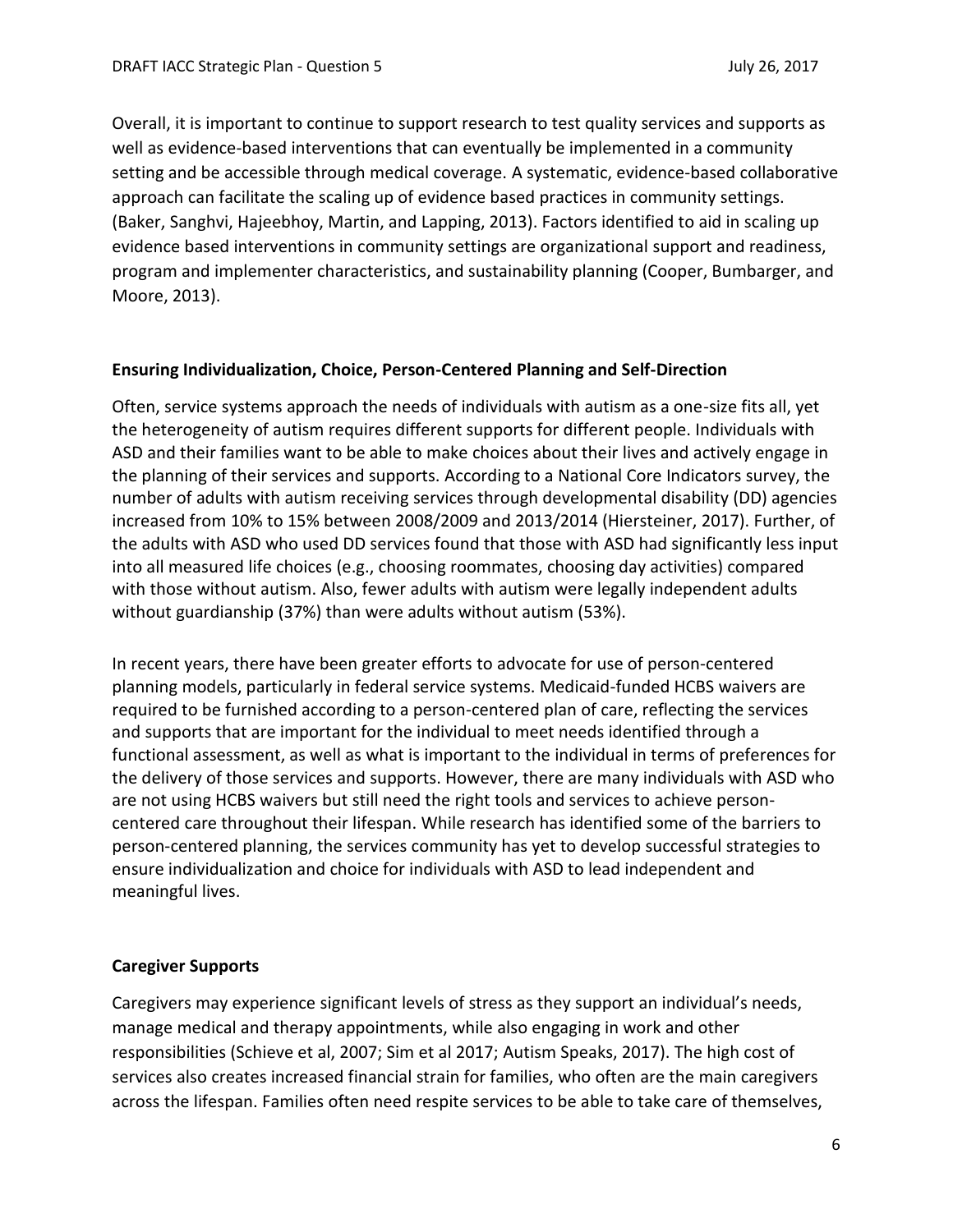have breaks from caregiving, and increase their own social and emotional wellbeing so they are in turn able to support and care for their family member with ASD (Autism Speaks, 2017). Also, respite care has been shown to reduce hospitalizations among children with ASD (Mandell et al., 2012). Mindfulness-Based Stress Reduction interventions have been shown to be helpful for families of individuals with disabilities, but those studies have primarily focused on families of children (Dykens et al., 2014).

Parent education about autism and parent training focused on teaching behavior management strategies are both effective in reducing disruptive behavior – with parent training having a slight advantage in one study (Bearss et al, 2015). More study is needed regarding the effectiveness of these services for different parent populations and across different types of parent educators.

Further, studies are needed to examine the transition of care from parents to other family members, once parents are no longer able to provide care. There is a rich history of caregiver transition research among adults with intellectual disability, but little is known about how this process plays out in ASD.

### **Outcomes, Quality of Services, and Service needs**

One size does not fit all when addressing unmet service needs. Even though parents from both low- and high-income homes have awareness of their child's service needs, parents from lowerincome homes report more barriers to accessing services. Specifically, they report needing more information about services and more in-home services, while higher-income parents report needing higher quality services (Pickard and Ingersoll, 2015).

Despite public investment in special education, studies show high rates of disconnection from jobs and continued education after high school. Of young adults who were not working or attending school, 28% also received no ASD-related services (Roux, 2015). Overall, one-fourth (26%) of young adults with autism received no services between high school and their early twenties (Roux, 2015).

A qualitative study of service receipt and unmet service needs during the last year of high school found that youth with ASD in this cohort were receiving fewer services than youth with ASD captured in earlier data from the Department of Education's National Longitudinal Transition Study-2 (NTLTS2) (Taylor & Henninger, 2015). Two-thirds of the sample from the 2015 study had unmet service needs during the last year of high school with 30% having three or more unmet needs. Specific needs included career counseling/job skills training and life skills training. Youth with autism without ID were far less likely to receive these services. Barriers included cost, geographic access to services, and lack of providers who accepted their insurance.

Results from the Pennsylvania Autism Needs Assessment survey, which represented people with autism ages 2-59 years indicated that adults received fewer services for their specific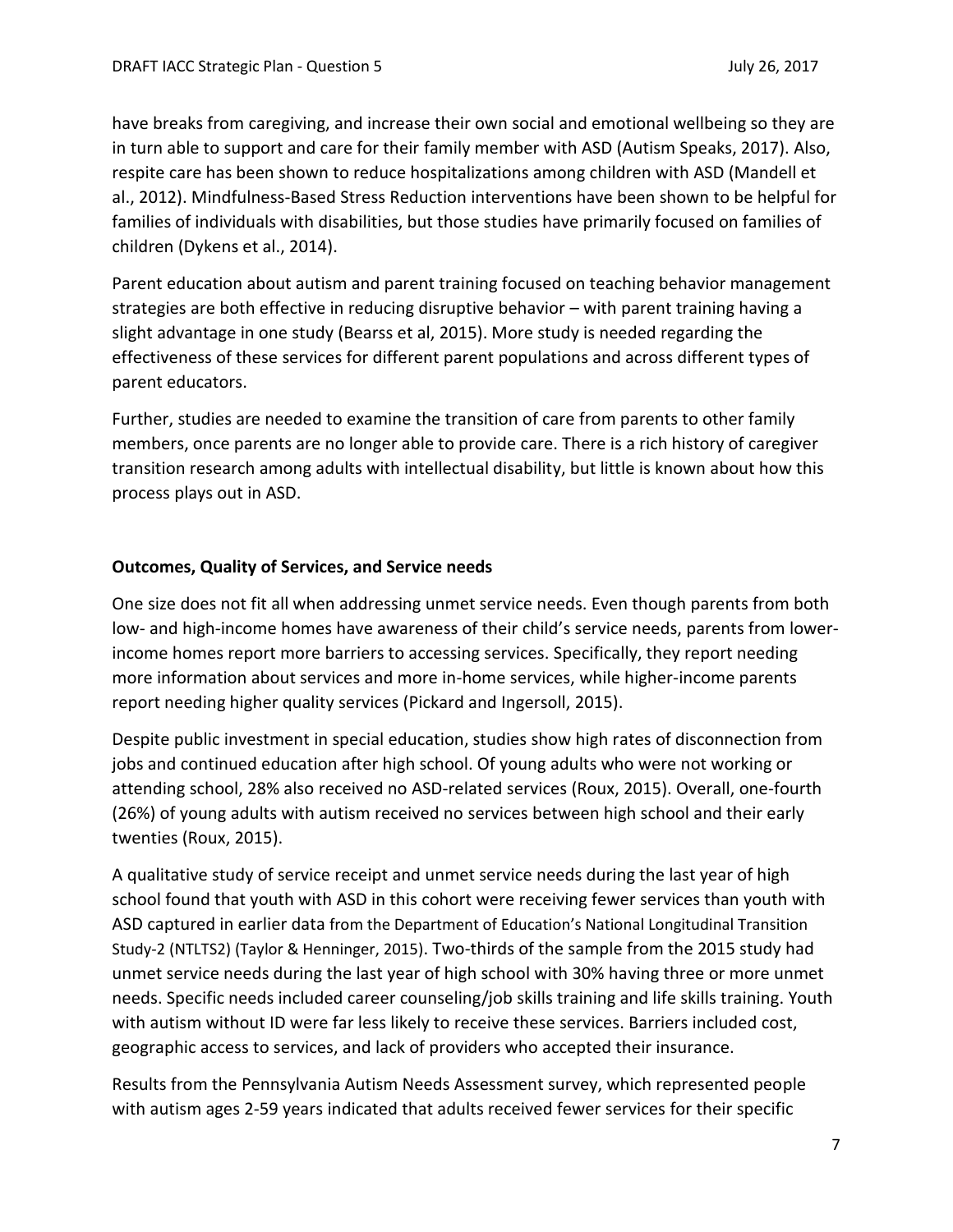unmet needs compared to other age groups in social skills training (43%), speech-language therapy (22%), individual supports (21%), and occupational therapy (21%) (Turcotte et al., 2016). Focus groups of Pennsylvania adults with ASD who use Medicaid-funded services and those who care for them found a specific set of needs: training (co-occurring diagnosis, sexuality, long-term planning), community engagement (individualized community activities geared to interests of individuals), socialization, and employment (Koffer and Miller, 2017).

The complex needs of the service system make it difficult to sustain implementation science. For example, organizations trying to implement evidence-based practices might not able to maintain the cost to fund these services and supports long-term. Current and future research initiatives need to consider improving the service infrastructure.

### **Housing, Supports and Other Services across a Continuum of Severity and Need**

Residential services, postsecondary education, employment supports, behavioral and communication supports, lifetime learning supports, and other services are discussed in more detail in Questions 4 and 6 of the Strategic Plan, but they are important to mention here in that these services must also be provided based on the continuum of severity and need and they must be integrated with other services as part of a coordinated system of services and care for individuals with ASD.

# **Workforce**

Underlying many of the challenges described in the above sections is the lack of a well-trained, supervised and motivated workforce. Several studies have documented practitioners' lack of use of evidence-based practices in community settings, and the difficulties associated in implementing these practices because practitioners don't have the appropriate pre-service training and preparation, oversight in the field, or sense that the use of these practices are expected, supported and rewarded (Stahmer & Aarons, 2009; Stahmer et al, 2010). The field of implementation science has begun to address how to impact practitioner behavior through organizational change and direct-to-practitioner support. However, these strategies don't address more fundamental issues related to attracting highly qualified individuals to relevant professions, creating pre-service training programs that prepare individuals to deliver evidencebased care, and keep them in the field once they complete their education and/or training.

#### **Coordination of Services**

There is also a need for systematic analyses of the complexities of accessing the service systems. While there is a lack of research in this area, families face multifaceted challenges to access services that often delay the receipt of early intervention services for a child. Expansion of Section 2703 of the ACA to include ASD and other developmental disabilities may increase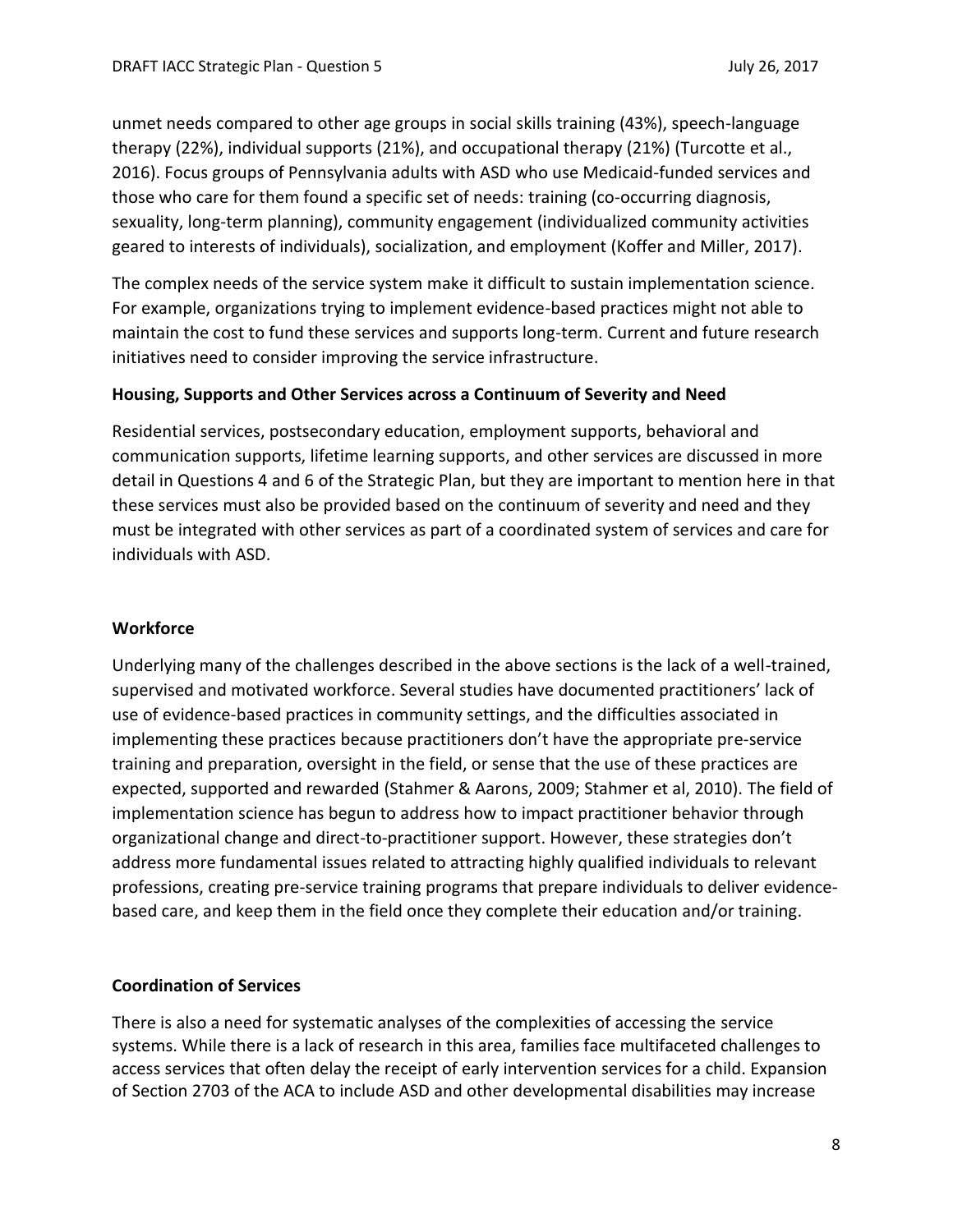the number of families who have a medical provider and a medical home and improve access to and coordination of care. Coordination of service sectors is urgently needed. Also, families must deal with different sources of funding for services, frequently with different rules for who, what and how many services can be provided, with no clear sources of information about what these sources are and how they interact. The different service sectors are not coordinated and often do not communicate with each other, particularly across health and social service agencies. In most instances, there is not funding to support coordination or an assigned liaison. There are other systematic barriers for families such as differences in the type and amount of services supported by insurance plans and the inequities and disparities in type and amount of services available among geographic location.

Individuals with autism often require services provided through different agencies and paid for through different systems. Care delivered across these systems often is inefficiently and ineffectively coordinated. Some of the challenges are endemic to systems that are providing care concurrently (e.g., the education and healthcare systems); other challenges are endemic to hand offs between systems as individuals age out of one set of programs into another.

Some service models have been shown to promote better integration of care. For example, health home models and medical home models provide conceptual frameworks to coordinate and integrate services, as well as build systems of care for persons with ASD and their families (Fueyo, Caldwell, Mattern, Zahid, & Foley, 2015). Use of these models is not widespread, however, nor do these models address a host of other coordination challenges. For example, analysis of the [National Longitudinal Transition Study-2](https://nlts2.sri.com/) found that only 58% of youth with ASD reported having received a transition plan by the federally required age (Roux et al, 2015). The transition plan is a critical document that offers a template for coordination between the school system and systems that serve adults. In a 2012 report, the GAO found that youth and their families faced challenges in identifying, navigating and establishing eligibility for services for adults with disabilities, including autism (GAO-12-594). The same report found that adult service systems did not routinely provide coordinated plan of services or objectives for youth making transition to autism. There is a particular gap in implementing and evaluating the coordination between policy and practice for the services needs of individuals with ASD.

#### **Summary**

There are many opportunities for increased investment in ASD services research to fill important gaps in knowledge about what services are needed, how to best deliver them, which services work for which communities and strategies to increase implementation of best practices across settings. The Committee continues to highlight the need for the research portfolio to focus on developing practical, affordable and culturally-competent services and support approaches that can be used in a variety of settings, and for these approaches to be able to be adapted to the required scale to meet community needs. There also needs to be an understanding what portfolio of services will result in the best outcomes for diverse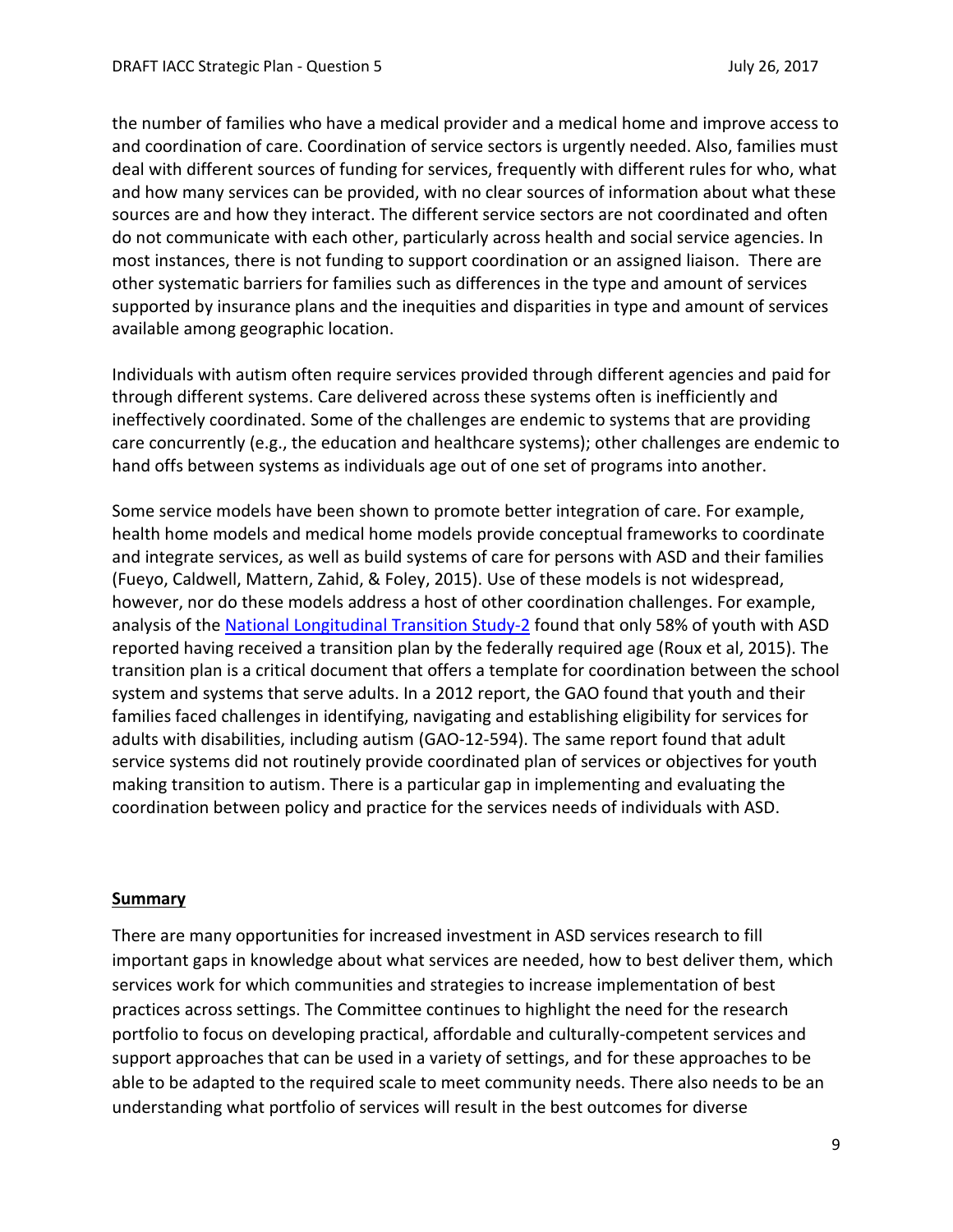populations. More innovative research approaches and the resulting data will be needed in the future to support progress toward the IACC Question 5 Aspirational Goal of creating an environment where "communities will develop, access, and implement high-quality, evidencebased services and supports that maximize quality of life and health across the lifespan for all people with ASD and their families."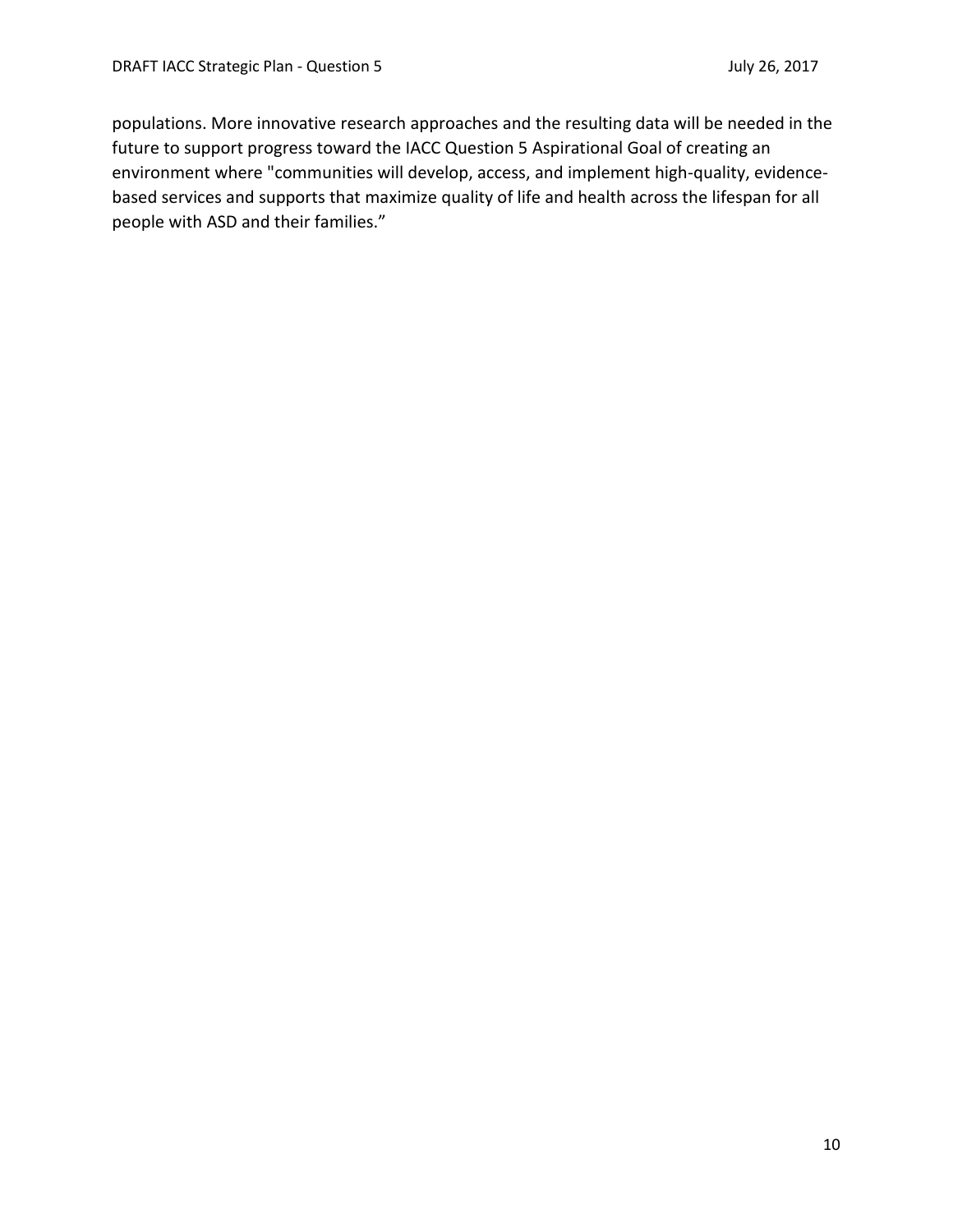### **Objectives**

#### **1. Scale up and implement evidence-based interventions in community settings**.

- $\circ$  Identify best practices, including systematic evidence-based collaborative approaches, to scale up existing services and increase access to evidence-based interventions in communities.
- o Test and implement cost-effective healthcare services that increase the supply of care
- o Develop approaches that scale up the use of evidence-based practices in the educational setting that address the gaps between research and practice
- $\circ$  Funding for provider training is a part of Question 7 Objective 2, but is crossreferenced here because successfully growing the service workforce is necessary to achieve this objective to successfully scale-up and delivery of evidence-based ASD interventions.

# **2. Reduce disparities in access and outcomes for underserved populations.**

- o Support research to understand and develop strategies to address health disparities, health inequity, and disparities in services access and utilization for underserved populations. Underserved communities include families with low socio-economic resources, youth and adults with severe intellectual impairment, those who are racial/ethnic minorities, and women.
- $\circ$  Develop culturally competent service provision strategies, improve the quality of care and perception of quality of care to encourage utilization, and increase family centered care as well as other best practices to reduce disparities.

# **3. Improve service models to ensure consistency of care across many domains with the goal of maximizing outcomes and improving the value that individuals get from services.**

- $\circ$  Develop better metrics and measurement tools for health outcomes for people with ASD across the lifespan should be properly investigated and documented.
- $\circ$  Develop, test, and implement metrics and measurements for ASD services, as well as federal, state and local programs.
- o Quantify outcomes in order to inform effective service models (Payakachat, Tilford, and Kuhthau, 2012- move ref to text).
- $\circ$  Continued research into quality determinants of service is also recommended. Research supports that parents believe that the accessibility, continuity and flexibility of services were important determinants of quality (Rivard, Lépine, Mercier, et al., 2015 – move ref to text).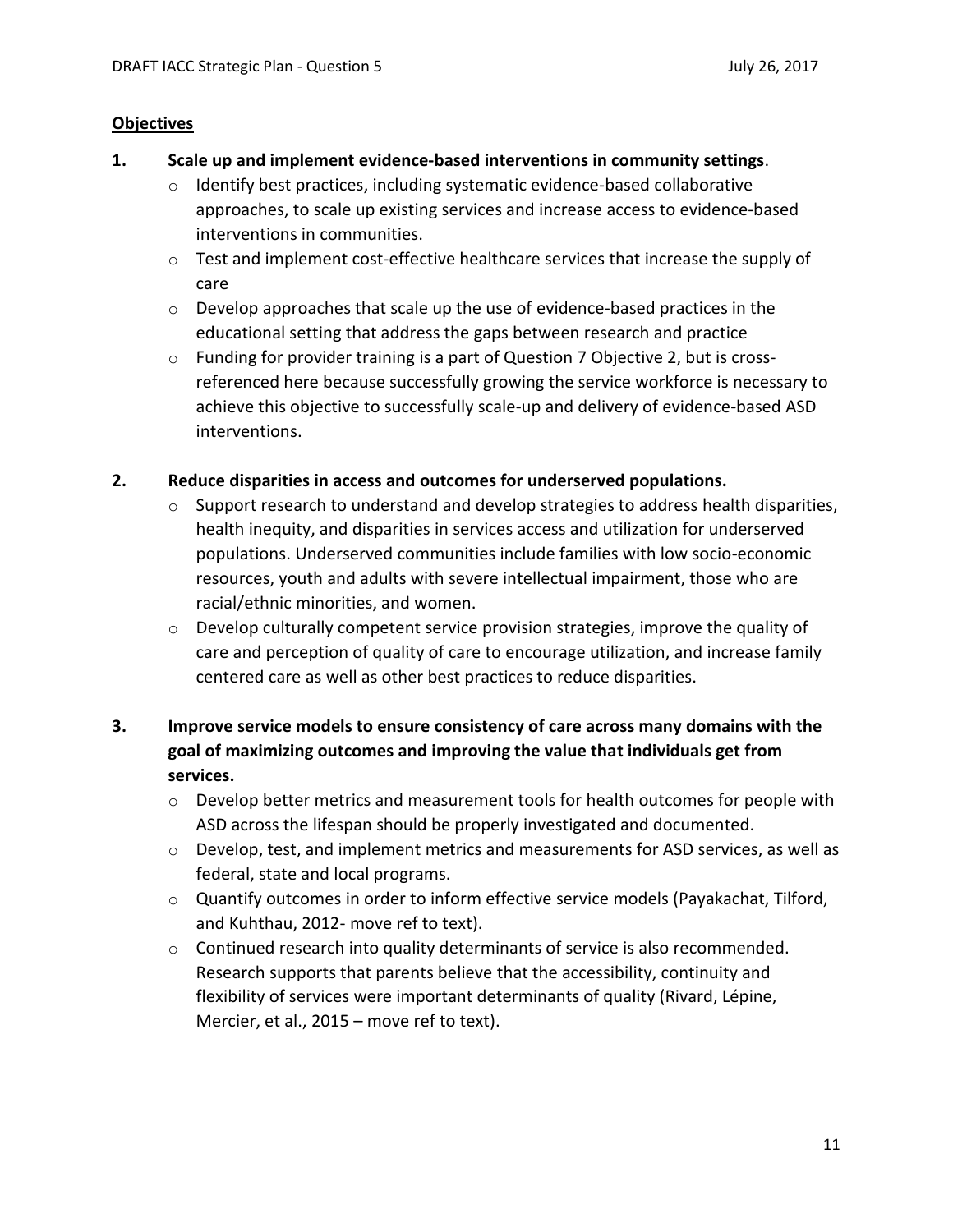# **References (not in order)**

Autism Speaks. (2017). Respite Care and Autism. Retrieved from [https://www.autismspeaks.org/family-services/community-connections/respite-care-and](https://www.autismspeaks.org/family-services/community-connections/respite-care-and-autism)[autism](https://www.autismspeaks.org/family-services/community-connections/respite-care-and-autism)

Baker, J., Sanghvi, T., Hajeebhoy, N., Martin, L., & Lapping, K. (2013). Using an evidence-based approach to design large-scale programs to improve infant and young child feeding. Food and nutrition bulletin, 34(3 suppl2), S146-S155.

Bearss, K., Johnson, C., Smith, T., Lecavalier, L., Swiezy, N., Aman, M., ... & Sukhodolsky, D. G. (2015). Effect of parent training vs parent education on behavioral problems in children with autism spectrum disorder: a randomized clinical trial. *Jama*, *313*(15), 1524-1533.

Bilder D, Botts EL, Smith KR, Pimentel R, Farley M, Viskochil J, McMahon WM, Block H, Ritvo E, Ritvo RA, Coon H. (2013). Excess mortality and causes of death in autism spectrum disorders: a follow up of the 1980s Utah/UCLA autism epidemiologic study. *J. Autism Dev. Disord*. *43*(5):1196–1204

Boyd, B. A., Hume, K., McBee, M. T., Alessandri, M., Gutierrez, A., Johnson, L., ... & Odom, S. L. (2014). Comparative efficacy of LEAP, TEACCH and non-model-specific special education programs for preschoolers with autism spectrum disorders. Journal of Autism and Developmental Disorders, 44(2), 366-380.

Buescher, A. V., Cidav, Z., Knapp, M., & Mandell, D. S. (2014). Costs of autism spectrum disorders in the United Kingdom and the United States. JAMA pediatrics, 168(8), 721-728.

Centers for Medicare & Medicaid Services. Report on State Services to Individuals with Autism Spectrum Disorders (ASD). 2011 Apr.<http://www.cms.gov/apps/files/9-state-report.pdf>

Cidav, Z., Marcus, S. C., & Mandell, D. S. (2014). Home- and Community-Based Waivers for Children with Autism: Effects on Service Use and Costs. *Intellectual and Developmental Disabilities*, *52*(4), 239–248[. http://doi.org/10.1352/1934-9556-52.4.239](http://doi.org/10.1352/1934-9556-52.4.239)

Cooper, B. R., Bumbarger, B. K., & Moore, J. E. (2015). Sustaining evidence-based prevention programs: Correlates in a large-scale dissemination initiative. Prevention Science, 16(1), 145- 157.

Divan, G., Hamdani, S. U., Vajartkar, V., Minhas, A., Taylor, C., Aldred, C., ... & Patel, V. (2015). Adapting an evidence-based intervention for autism spectrum disorder for scaling up in resource-constrained settings: the development of the PASS intervention in South Asia. Global health action, 8.

Fueyo, M., Caldwell, T., Mattern, S. B., Zahid, J., & Foley, T. (2015). The health home: a service delivery model for autism and intellectual disability. Psychiatric Services, 66(11), 1135-1137.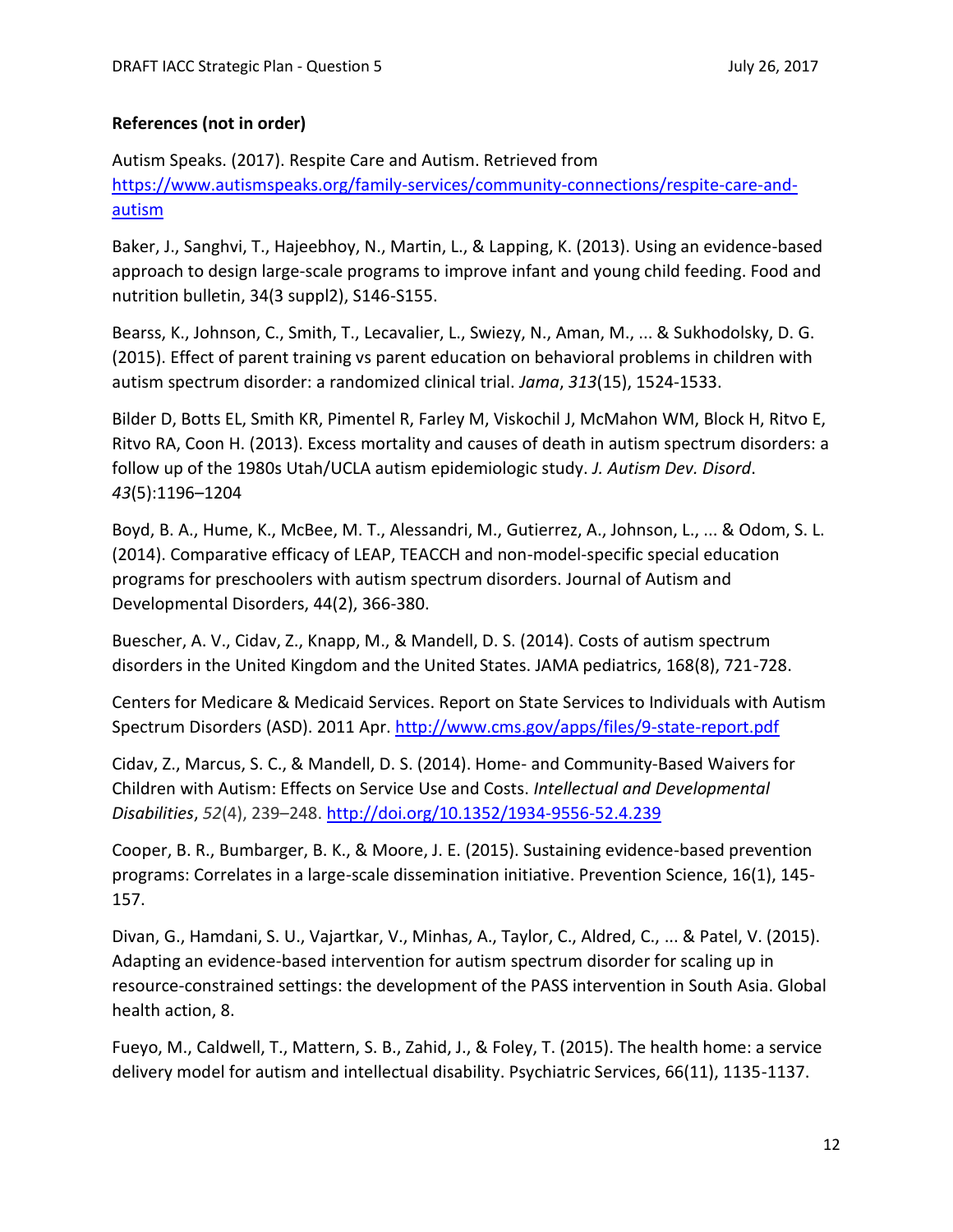Hirvikoski, T., Mittendorfer-Rutz, E., Boman, M., Larsson, H., Lichtenstein, P., & Bölte, S. (2016). Premature mortality in autism spectrum disorder. The British Journal of Psychiatry, 208(3), 232- 238.

Interagency Autism Coordinating Committee (IACC). (2014). IACC Strategic Plan for Autism Spectrum Disorder (ASD) Research —2013 Update. Retrieved from the U.S. Department of Health and Human Services Interagency Autism Coordinating Committee website: <http://iacc.hhs.gov/strategic-plan/2013/index.shtml> .

Interagency Autism Coordinating Committee (IACC). (2016a). 2015 IACC Summary of Advances in Autism Spectrum Disorder Research. Retrieved from the U.S. Department of Health and Human Services Interagency Autism Coordinating Committee website: [https://iacc.hhs.gov/publications/summary-of-advances/2015/.](https://iacc.hhs.gov/publications/summary-of-advances/2015/)

Jacobson, J.W. & Mulick, J.A. (2000). System and Cost Research Issues in Treatments for People with Autistic Disorders. *Journal of Autism and Developmental Disorders, 30*, 85. doi:10.1023/A:1005691411255

Lavelle, T. A., Weinstein, M. C., Newhouse, J. P., Munir, K., Kuhlthau, K. A., & Prosser, L. A. (2014). Economic burden of childhood autism spectrum disorders. Pediatrics, 133(3), e520 e529.

Leslie, D.L., et al. (2017). The Effects of Medicaid Home and Community-Based Services Waivers on Unmet Needs Among Children with Autism Spectrum Disorder. *Med Care 55* (1), 57-63.

Nahmias, A. S., Kase, C., & Mandell, D. S. (2014). Comparing cognitive outcomes among children with autism spectrum disorders receiving community-based early intervention in one of three placements. *Autism, 18*(3), 311-320.

Office of Autism Research Coordination, National Institute of Mental Health, on behalf of the Interagency Autism Coordinating Committee (IACC). (2016b). 2011-2012 IACC Autism Spectrum Disorder Research Portfolio Analysis Report. Retrieved from the U.S. Department of Health and Human Services Interagency Autism Coordinating Committee website: [https://iacc.hhs.gov/publications/portfolio-analysis/2012/portfolio\\_analysis\\_2012.pdf](https://iacc.hhs.gov/publications/portfolio-analysis/2012/portfolio_analysis_2012.pdf)

Oswald, D. P., & Haworth, S. M. (2016). Autism spectrum disorders. In *Handbook of Mental Health in African American Youth* (pp. 271-285). Springer International Publishing.

Payakachat, N., Tilford, J. M., Kovacs, E., & Kuhlthau, K. (2012). Autism spectrum disorders: a review of measures for clinical, health services and cost–effectiveness applications. Expert Review of Pharmacoeconomics & Outcomes Research, 12(4), 485–503. http://doi.org/10.1586/erp.12.29

Rivard, M., Lépine, A., Mercier, C. et al. (2105). Quality Determinants of Services for Parents of Young Children with Autism Spectrum Disorders. *Journal of Child and Family Studies, 24*, 2388. doi:10.1007/s10826-014-0041-2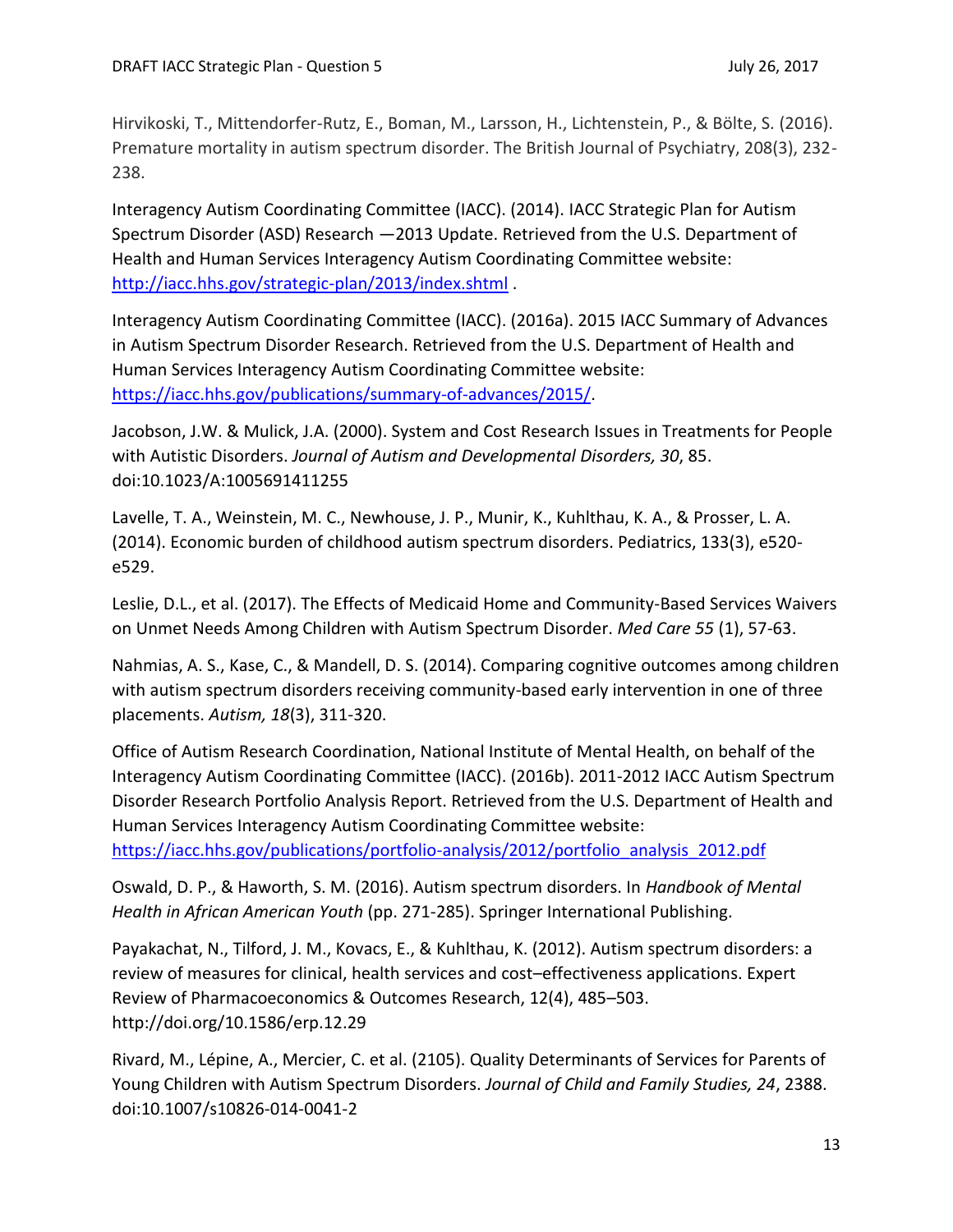Shattuck, P. T., Roux, A. M., Hudson, L. E., Taylor, J. L., Maenner, M. J., & Trani, J. F. (2012). Services for adults with an autism spectrum disorder. *The Canadian Journal of Psychiatry*, *57*(5), 284-291.

United States Government Accountability Office (GAO). (2016). Youth with Autism: Round Table Views of Services Needed During the Transition into Adulthood. Retrieved from: <https://www.gao.gov/assets/690/680525.pdf>

United States Government Accountability Office (GAO). (2012). STUDENTS WITH DISABILITIES: Better Federal Coordination Could Lessen Challenges in the Transition from High School. Retrieved from:<http://www.gao.gov/assets/600/592329.pdf>

Zablotsky, B., Pringle, B. A., Colpe, L. J., Kogan, M. D., Rice, C., & Blumberg, S. J. (2015). Service and treatment use among children diagnosed with autism spectrum disorders*. Journal of Developmental and Behavioral Pediatrics, 36*(2), 98.

Bearss K, Johnson C, Smith T, Lecavalier L, Swiezy N, Aman M, McAdam DB, Butter E, Stillitano C, Minshawi N, Sukhodolsky DG, Mruzek DW, Turner K, Neal T, Hallett V, Mulick JA, Green B, Handen B, Deng Y, Dziura J, Scahill L. JAMA. 2015 Apr 21;313(15):1524-33. [PMID: 25898050]

Buck, T. R., Viskochil, J., Farley, M., Coon, H., McMahon, W. M., Morgan, J., & Bilder, D. A. (2014). Psychiatric comorbidity and medication use in adults with autism spectrum disorder. *Journal of Autism and Developmental Disorders, 44*(12), 3063–3071. doi[:10.1007/s10803-014-2170-2.](http://dx.doi.org/10.1007/s10803-014-2170-2)

Buescher AV, Cidav Z, Knapp M, Mandell DS. JAMA Pediatr. 2014 Aug; 168(8): 721-8. Costs of autism spectrum disorders in the United Kingdom and the United States [PMID: 24911948]

Hiersteiner, Dorothy, et al. "Putting the Research in Context: The Life Experience and Outcomes of Adults on the Autism Spectrum Receiving Services in 29 States." *Inclusion* 5.1 (2017): 45-59.

Kaitlin H Koffer Miller, MaryMathew, Stacy L Nonnemacher, Lindsay L Shea. Program experiences of adults with autism, their families, and providers: Findings from a focus group study. *Autism* First published date: February-13-2017[. 10.1177/1362361316679000](http://dx.doi.org/10.1177%2F1362361316679000)

Lavelle TA, Weinstein MC, Newhouse JP, Munir K, Kuhlthau KA, Prosser LA. Economic burden of childhood autism spectrum disorders Pediatrics. 2014 Mar;133(3): e520-9. [PMID: 24515505]

Pickard, Katherine E., and Brooke R. Ingersoll. "Quality versus quantity: The role of socioeconomic status on parent-reported service knowledge, service use, unmet service needs, and barriers to service use." *Autism* (2015): 1362361315569745.

Roux, A. M., Shattuck, P. T., Rast, J. E., Rava, J. A., & Anderson, K. A. (2015). National Autism Indicators Report: transition into young adulthood. *Philadelphia, PA: Life Course Outcomes Research Program, AJ Drexel Autism Institute, Drexel University.*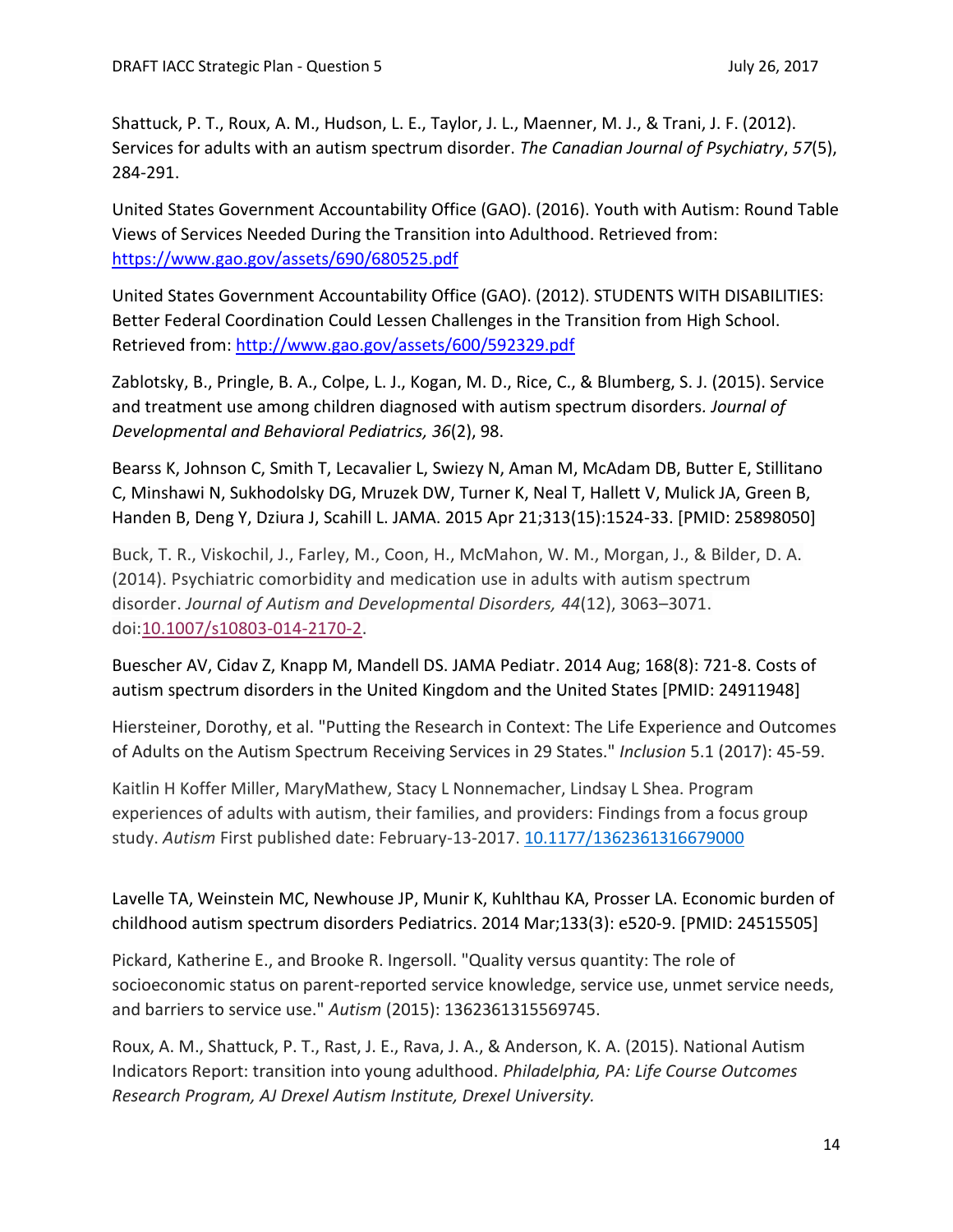Taylor, J.L. & Henninger, N.A. J Autism Dev Disord (2015) Frequency and correlates of service access among youth with autism transitioning to adulthood. 45: 179. doi:10.1007/s10803-014-2203-x

Taylor, Julie Lounds, et al. "Training Parents of Youth with Autism Spectrum Disorder to Advocate for Adult Disability Services: Results from a Pilot Randomized Controlled Trial." *Journal of Autism and Developmental Disorders* (2017): 1-12.

Turcotte, Paul, et al. "Service needs across the lifespan for individuals with autism." *Journal of autism and developmental disorders* 46.7 (2016): 2480-2489.

Zablotsky, Benjamin, et al. "Service and treatment use among children diagnosed with autism spectrum disorders." *Journal of developmental and behavioral pediatrics: JDBP* 36.2 (2015): 98.

Battaglia, M., Detrick, S., & Fernandez, A. (2016). Multidisciplinary Treatment for Adults with Autism Spectrum Disorder and Co-Occurring Mental Health Disorders: Adapting Clinical Research Tools to Everyday Clinical Practice. Journal of Mental Health Research in Intellectual Disabilities, 9(4), 232-249.

Posserud, M., Hysing, M., Helland, W., Gillberg, C., & Lundervold, A. J. (2016). Autism traits: The importance of "co-morbid" problems for impairment and contact with services. Data from the Bergen Child Study. *Research in developmental disabilities*.

Trembath, D., Iacono, T., Lyon, K., West, D., & Johnson, H. (2014). Augmentative and alternative communication supports for adults with autism spectrum disorders. Autism, 18(8), 891-902.

National Autism Association. (2017). Mortality & Risk in ASD Wandering/Elopement 2011-2016. [http://nationalautismassociation.org/wp](http://nationalautismassociation.org/wp-content/uploads/2017/04/NAAMortalityRiskASDElopement.pdf)[content/uploads/2017/04/NAAMortalityRiskASDElopement.pdf](http://nationalautismassociation.org/wp-content/uploads/2017/04/NAAMortalityRiskASDElopement.pdf)

Seltzer, M.M., Greenberg, J.S., Hong, J., Smith, L.E., Almeida, D.M., Coe, C., & Stawski, R.S. (2010). Maternal cortisol levels and behavior problems in adolescents and adults with ASD. Journal of Autism and Developmental Disorders, 40(4), 457-69.

Kristin Sohl, Micah O. Mazurek, Rachel Brown. **ECHO Autism: Using Technology and Mentorship to Bridge Gaps, Increase Access to Care, and Bring Best Practice Autism Care to Primary Care**. *Clinical Pediatrics*, 2017; 56 (6): 509 DOI: [10.1177/0009922817691825](http://dx.doi.org/10.1177/0009922817691825)

# Zhang, W., Mason, A.E., Boyd, B. et al. J Autism Dev Disord (2017) 47: 590. doi:10.1007/s10803- 016-2982-3

Liu, G., Pearl, A.M., Kong, L. et al. J Autism Dev Disord (2017) 47: 347. doi:10.1007/s10803-016-2953-8

Mandell, D. S., Xie, M., Morales, K. H., Lawer, L., McCarthy, M., & Marcus, S. C. (2012). The interplay of outpatient services and psychiatric hospitalization among Medicaid-enrolled children with autism spectrum disorders. *Archives of pediatrics & adolescent medicine*, *166*(1), 68-73.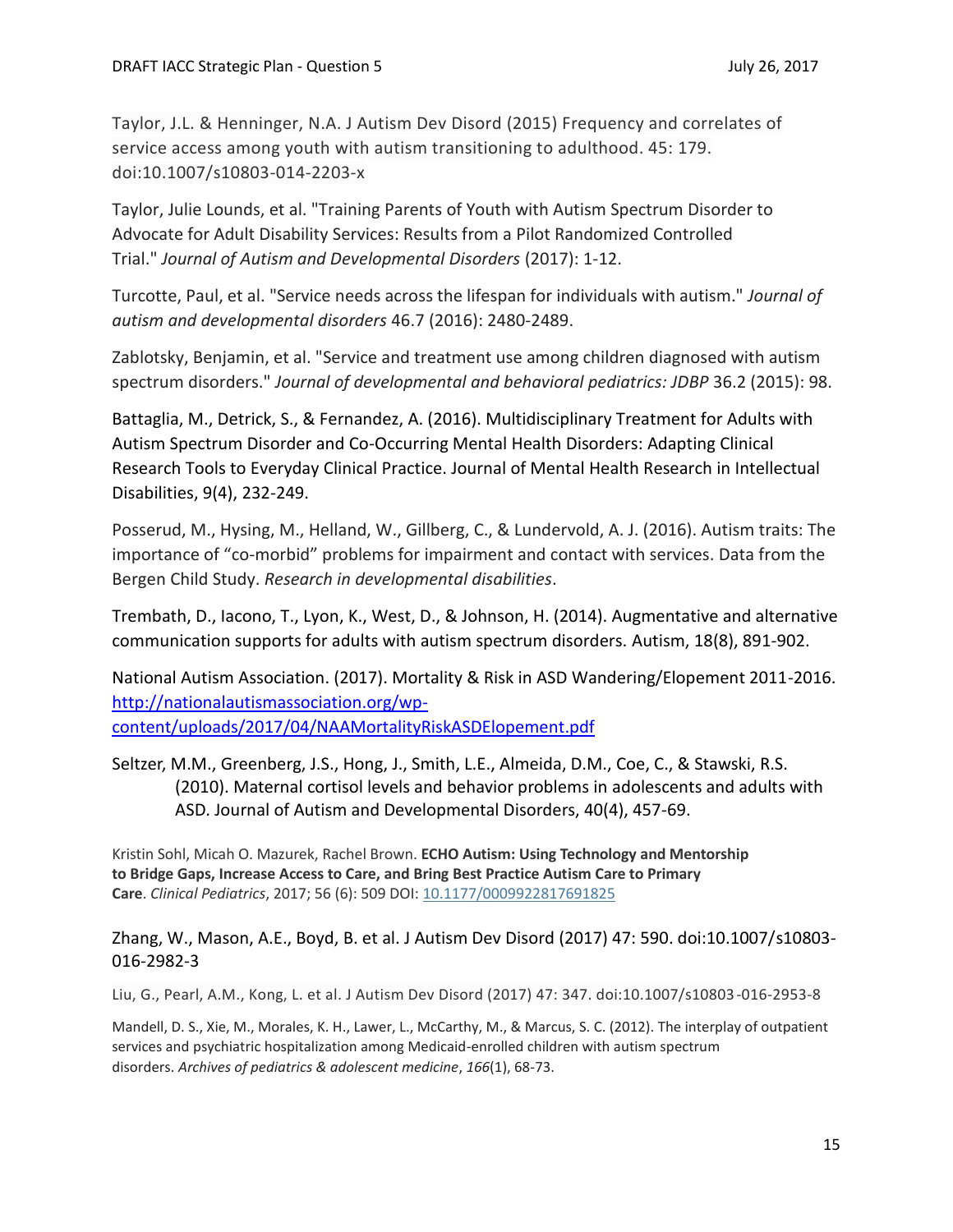Cassidy, S., Bradley, P., Robinson, J., Allison, C., McHugh, M., & Baron-Cohen, S. (2014). Suicidal ideation and suicide plans or attempts in adults with Asperger's syndrome attending a specialist diagnostic clinic: a clinical cohort study. *The Lancet Psychiatry*, *1*(2), 142-147.

Cassidy, S., & Rodgers, J. (2017). Understanding and prevention of suicide in autism. *The Lancet Psychiatry*.

Pelton, M. K., & Cassidy, S. A. (2017). Are autistic traits associated with suicidality? A test of the interpersonalpsychological theory of suicide in a non-clinical young adult sample. *Autism Research*.

Kraper, C. K., Kenworthy, L., Popal, H., Martin, A., & Wallace, G. L. (2017). The Gap Between Adaptive Behavior and Intelligence in Autism Persists into Young Adulthood and is Linked to Psychiatric Co-morbidities. *Journal of Autism and Developmental Disorders*, 1-11.

Croen LA1, Zerbo O2, Qian Y2, Massolo ML2, Rich S3, Sidney S2, Kripke C4.Autism. 2015 Oct;19(7):814-23. doi: 10.1177/1362361315577517. Epub 2015 Apr 24. The health status of adults on the autism spectrum.

Mattila ML, Hurtig T, Haapsamo H, et al. (2010) Comorbid psychiatric disorders associated with Asperger syndrome/high-functioning autism: a community-and clinic-based study. Journal of Autism and Developmental Disorders 40(9): 1080–1093.

Muris P, Steerneman P, Merckelbach H, et al. (2008) Comorbid anxiety symptoms in children with pervasive developmental disorders. Journal of Anxiety Disorders 12: 387–393.

Leyfer OT, Folstein SE, Bacalman S, et al. (2006) Comorbid psychiatric disorders in children with autism: interview development and rates of disorders. Journal of Autism and Developmental Disorders 36: 849– 861.

Bilder, D., Botts, E. L., Smith, K. R., Pimentel, R., Farley, M., Viskochil, J., ... & Coon, H. (2013). Excess mortality and causes of death in autism spectrum disorders: a follow up of the 1980s Utah/UCLA autism epidemiologic study. *Journal of autism and developmental disorders*, *43*(5), 1196-1204.

Sim A1, Vaz S1, Cordier R1, Joosten A1, Parsons D1, Smith C1, Falkmer T1,2,3,4.Dev Neurorehabil. 2017 Jun 9:1-11. doi: 10.1080/17518423.2017.1326185. [Epub ahead of print] Factors associated with stress in families of children with autism spectrum disorder.

Schieve, Laura A., et al. "The relationship between autism and parenting stress." Pediatrics 119.Supplement 1 (2007): S114-S121.

Shattuck, P. T., Narendorf, S. C., Cooper, B., Sterzing, P. R., Wagner, M., & Taylor, J. L. (2012). Postsecondary education and employment among youth with an autism spectrum disorder. *Pediatrics*, peds-2011.

Stahmer, A., Reed, S., Shin, S., & Mandell, D. (2010). Fidelity of implementation of evidence-based practice in community classrooms. In *Presentation at the 9th international meeting for autism research (IMFAR)*.

Stahmer, A. C., & Aarons, G. A. (2009). Attitudes toward adoption of evidence-based practices: A comparison of autism early intervention providers and children's mental health providers. *Psychological Services*, *6*(3), 223.

Levy, S. E., Giarelli, E., Lee, L. C., Schieve, L. A., Kirby, R. S., Cunniff, C., ... & Rice, C. E. (2010). Autism spectrum disorder and co-occurring developmental, psychiatric, and medical conditions among children in multiple populations of the United States. *Journal of Developmental & Behavioral Pediatrics*, *31*(4), 267-275.